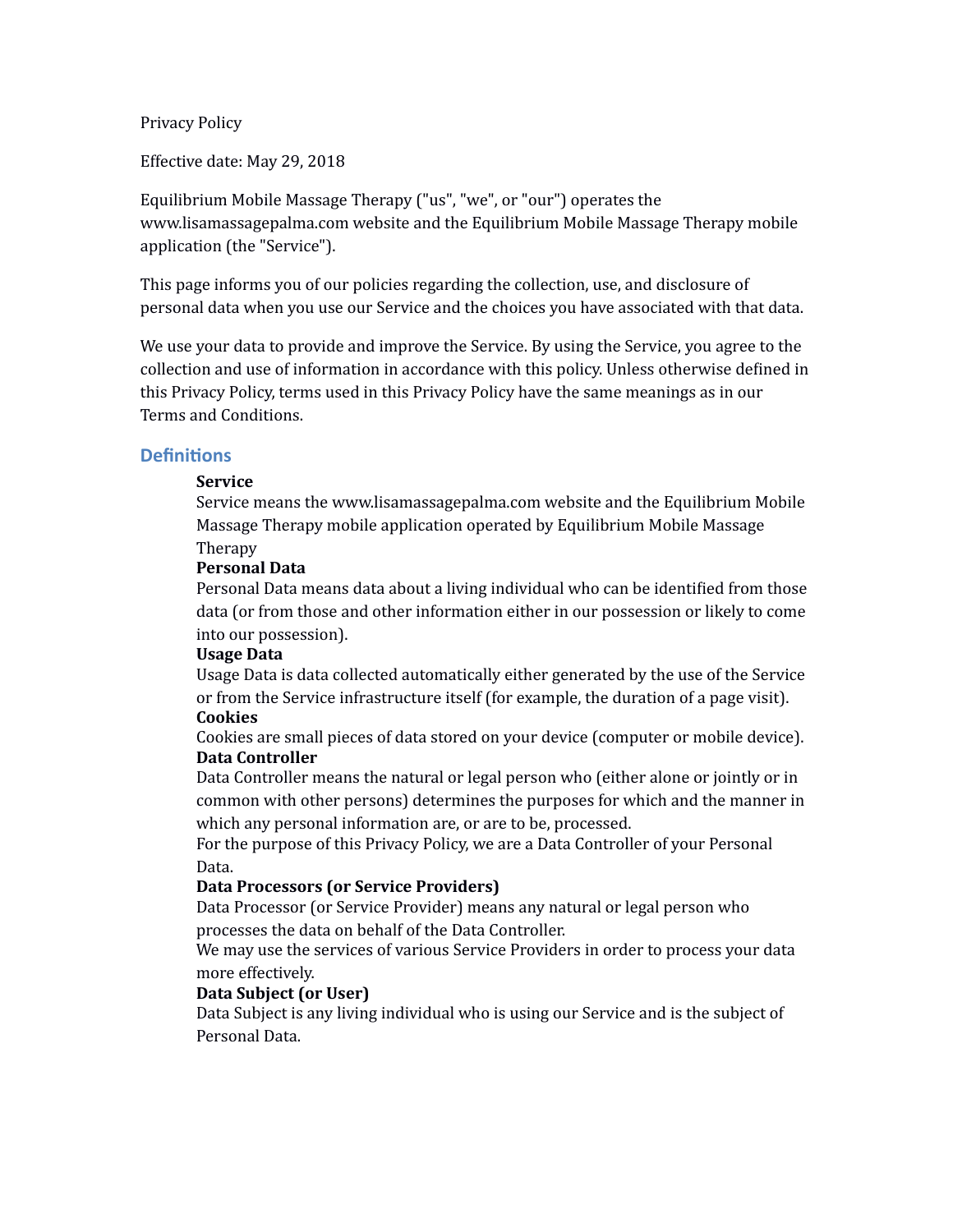## **Information Collection and Use**

We collect several different types of information for various purposes to provide and improve our Service to you.

#### **Types of Data Collected**

#### *Personal Data*

While using our Service, we may ask you to provide us with certain personally identifiable information that can be used to contact or identify you ("Personal Data"). Personally identifiable information may include, but is not limited to:

- Email address
- First name and last name
- Phone number
- Address, State, Province, ZIP/Postal code, City
- Cookies and Usage Data

We may use your Personal Data to contact you with newsletters, marketing or promotional materials and other information that may be of interest to you. You may opt out of receiving any, or all, of these communications from us by following the unsubscribe link or instructions provided in any email we send.

#### *Usage Data*

We may also collect information that your browser sends whenever you visit our Service or when you access the Service by or through a mobile device ("Usage Data").

This Usage Data may include information such as your computer's Internet Protocol address (e.g. IP address), browser type, browser version, the pages of our Service that you visit, the time and date of your visit, the time spent on those pages, unique device identifiers and other diagnostic data.

When you access the Service by or through a mobile device, this Usage Data may include information such as the type of mobile device you use, your mobile device unique ID, the IP address of your mobile device, your mobile operating system, the type of mobile Internet browser you use, unique device identifiers and other diagnostic data.

#### *Tracking Cookies Data*

We use cookies and similar tracking technologies to track the activity on our Service and hold certain information.

Cookies are files with small amount of data which may include an anonymous unique identifier. Cookies are sent to your browser from a website and stored on your device. Tracking technologies also used are beacons, tags, and scripts to collect and track information and to improve and analyze our Service.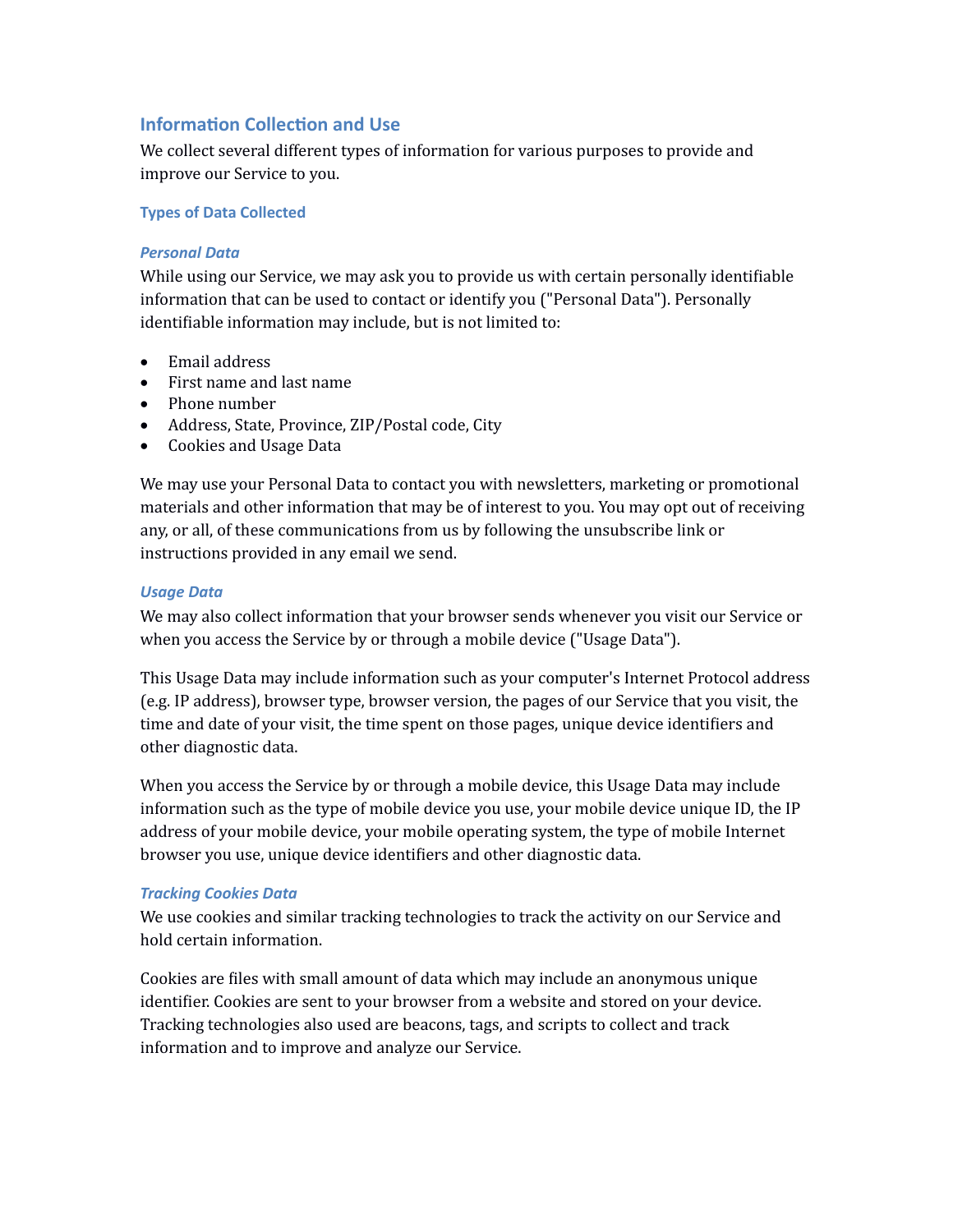You can instruct your browser to refuse all cookies or to indicate when a cookie is being sent. However, if you do not accept cookies, you may not be able to use some portions of our Service.

Examples of Cookies we use:

- **Session Cookies.** We use Session Cookies to operate our Service.
- **Preference Cookies.** We use Preference Cookies to remember your preferences and various settings.
- **Security Cookies.** We use Security Cookies for security purposes.

# **Use of Data**

Equilibrium Mobile Massage Therapy uses the collected data for various purposes:

- To provide and maintain our Service
- To notify you about changes to our Service
- To allow you to participate in interactive features of our Service when you choose to do so
- To provide customer support
- To gather analysis or valuable information so that we can improve our Service
- To monitor the usage of our Service
- To detect, prevent and address technical issues
- To provide you with news, special offers and general information about other goods, services and events which we offer that are similar to those that you have already purchased or enquired about unless you have opted not to receive such information

# **Legal Basis for Processing Personal Data Under General Data Protection**

## **Regulation (GDPR)**

If you are from the European Economic Area (EEA), Equilibrium Mobile Massage Therapy legal basis for collecting and using the personal information described in this Privacy Policy depends on the Personal Data we collect and the specific context in which we collect it.

Equilibrium Mobile Massage Therapy may process your Personal Data because:

- We need to perform a contract with you
- You have given us permission to do so
- The processing is in our legitimate interests and it's not overridden by your rights
- To comply with the law

## **Retention of Data**

Equilibrium Mobile Massage Therapy will retain your Personal Data only for as long as is necessary for the purposes set out in this Privacy Policy. We will retain and use your Personal Data to the extent necessary to comply with our legal obligations (for example, if we are required to retain your data to comply with applicable laws), resolve disputes, and enforce our legal agreements and policies.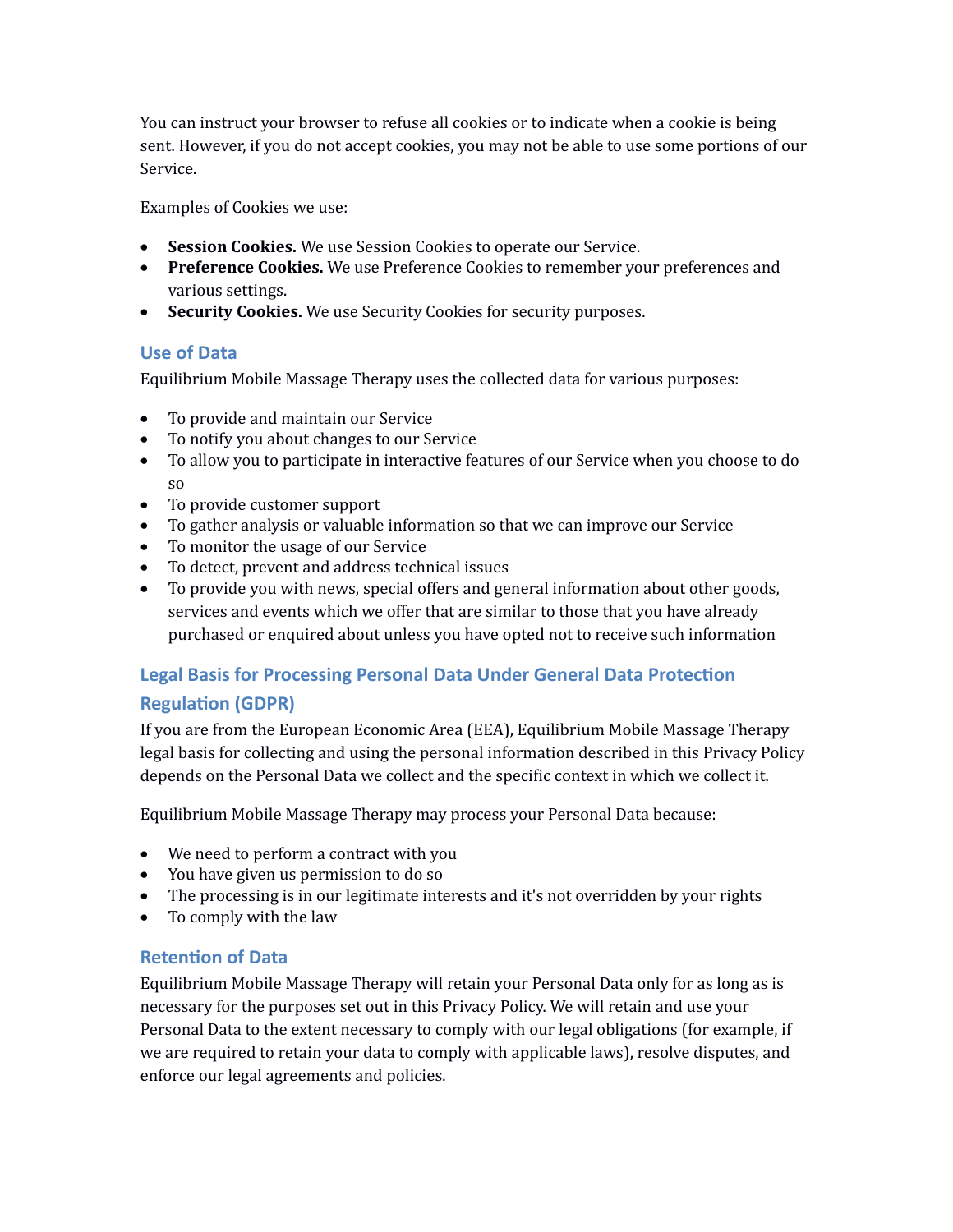Equilibrium Mobile Massage Therapy will also retain Usage Data for internal analysis purposes. Usage Data is generally retained for a shorter period of time, except when this data is used to strengthen the security or to improve the functionality of our Service, or we are legally obligated to retain this data for longer time periods.

## **Transfer of Data**

Your information, including Personal Data, may be transferred to — and maintained on computers located outside of your state, province, country or other governmental jurisdiction where the data protection laws may differ than those from your jurisdiction.

If you are located outside Spain and choose to provide information to us, please note that we transfer the data, including Personal Data, to Spain and process it there.

Your consent to this Privacy Policy followed by your submission of such information represents your agreement to that transfer.

Equilibrium Mobile Massage Therapy will take all steps reasonably necessary to ensure that your data is treated securely and in accordance with this Privacy Policy and no transfer of your Personal Data will take place to an organization or a country unless there are adequate controls in place including the security of your data and other personal information.

## **Disclosure of Data**

#### **Disclosure for Law Enforcement**

Under certain circumstances, Equilibrium Mobile Massage Therapy may be required to disclose your Personal Data if required to do so by law or in response to valid requests by public authorities (e.g. a court or a government agency).

#### **Legal Requirements**

Equilibrium Mobile Massage Therapy may disclose your Personal Data in the good faith belief that such action is necessary to:

- To comply with a legal obligation
- To protect and defend the rights or property of Equilibrium Mobile Massage Therapy
- To prevent or investigate possible wrongdoing in connection with the Service
- To protect the personal safety of users of the Service or the public
- To protect against legal liability

## **Security of Data**

The security of your data is important to us, but remember that no method of transmission over the Internet, or method of electronic storage is 100% secure. While we strive to use commercially acceptable means to protect your Personal Data, we cannot guarantee its absolute security.

**Your Data Protection Rights Under General Data Protection Regulation (GDPR)**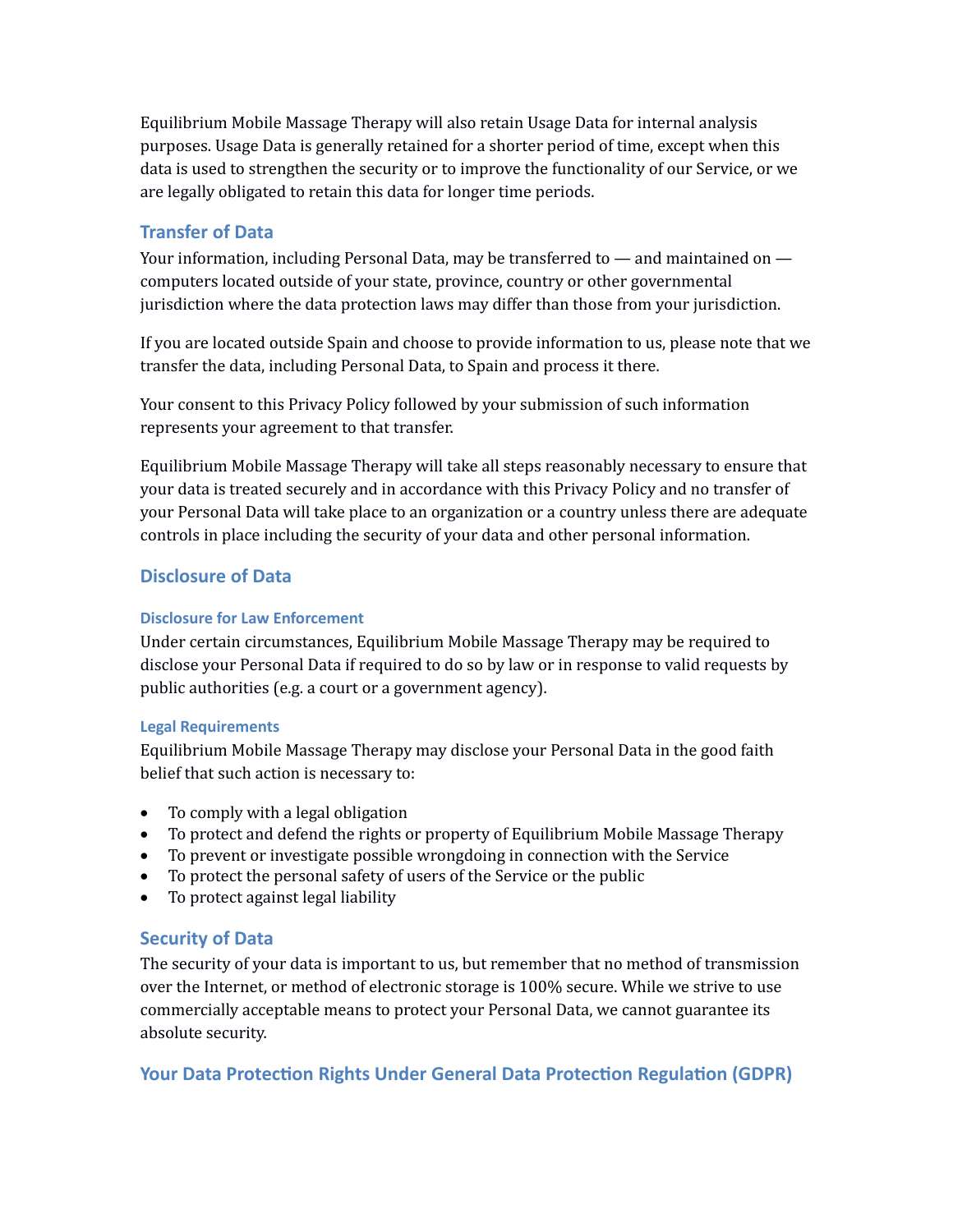If you are a resident of the European Economic Area (EEA), you have certain data protection rights. Equilibrium Mobile Massage Therapy aims to take reasonable steps to allow you to correct, amend, delete, or limit the use of your Personal Data.

If you wish to be informed what Personal Data we hold about you and if you want it to be removed from our systems, please contact us.

In certain circumstances, you have the following data protection rights:

## **The right to access, update or to delete the information we have on you.**

Whenever made possible, you can access, update or request deletion of your Personal Data directly within your account settings section. If you are unable to perform these actions yourself, please contact us to assist you.

**The right of rectification.** You have the right to have your information rectified if that information is inaccurate or incomplete.

**The right to object.** You have the right to object to our processing of your Personal Data.

**The right of restriction.** You have the right to request that we restrict the processing of your personal information.

**The right to data portability.** You have the right to be provided with a copy of the information we have on you in a structured, machine-readable and commonly used format.

**The right to withdraw consent.** You also have the right to withdraw your consent at any time where Equilibrium Mobile Massage Therapy relied on your consent to process your personal information.

Please note that we may ask you to verify your identity before responding to such requests.

You have the right to complain to a Data Protection Authority about our collection and use of your Personal Data. For more information, please contact your local data protection authority in the European Economic Area (EEA).

## **Service Providers**

We may employ third party companies and individuals to facilitate our Service ("Service Providers"), to provide the Service on our behalf, to perform Service-related services or to assist us in analyzing how our Service is used.

These third parties have access to your Personal Data only to perform these tasks on our behalf and are obligated not to disclose or use it for any other purpose.

# **Links to Other Sites**

Our Service may contain links to other sites that are not operated by us. If you click on a third party link, you will be directed to that third party's site. We strongly advise you to review the Privacy Policy of every site you visit.

We have no control over and assume no responsibility for the content, privacy policies or practices of any third party sites or services.